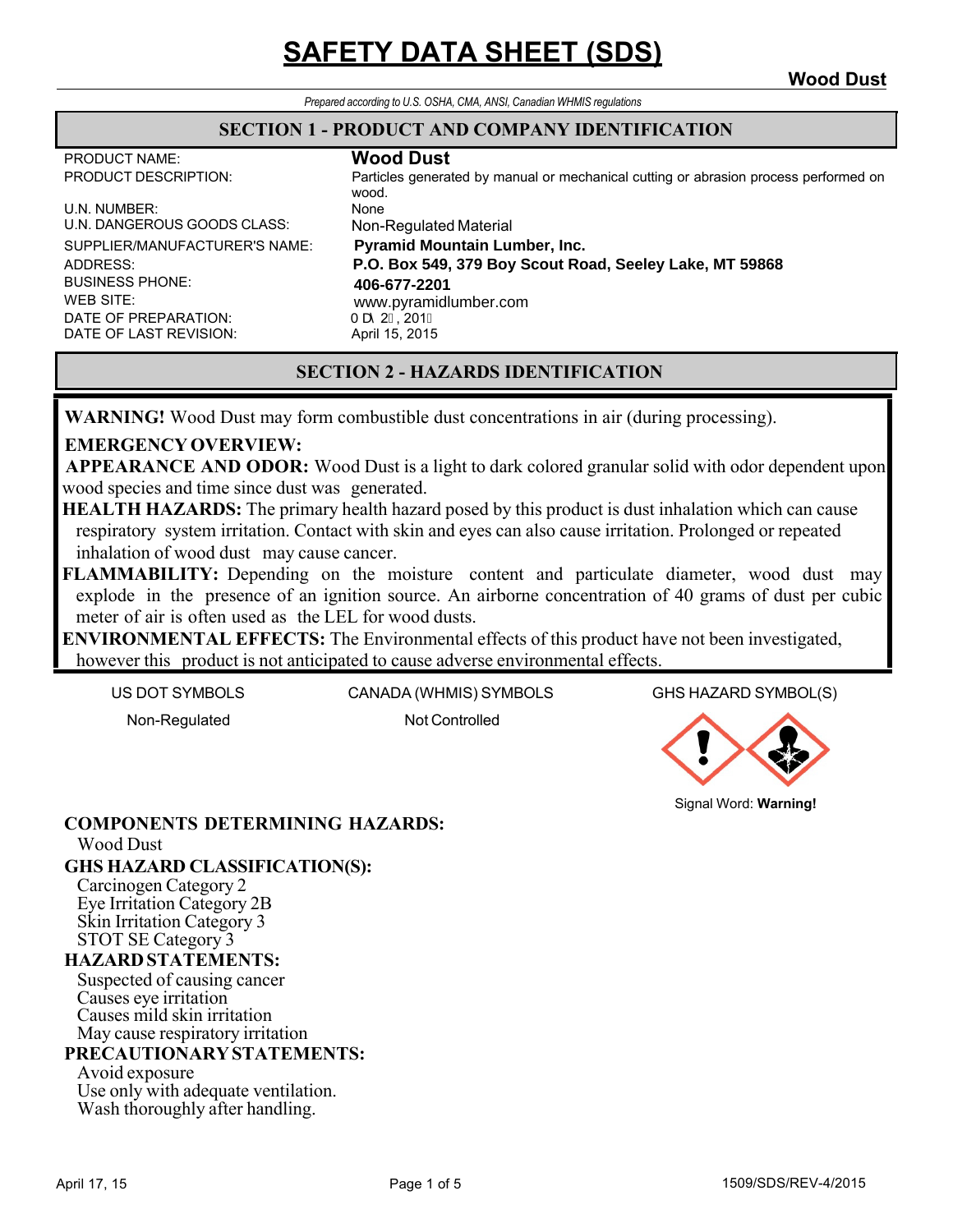#### **HEALTH HAZARDS OR RISKS FROM EXPOSURE:**

#### **ACUTE:**

**INHALATION:** Exposure to wood dust may cause irritation to the moist mucous membranes of the nose, throat, and upper respiratory system.

**EYE CONTACT:** Direct eye contact can cause irritation with redness, tearing and blurred vision.

**SKIN CONTACT:** May cause skin irritation.

**INGESTION:** Ingestion of this product is not a likely route of entry.

**CHRONIC:** Wood Dust is listed as a carcinogen by NTP, OSHA, or IARC. IARC – Group 1: Carcinogenic to humans; sufficient evidence of carcinogenicity. This classification is primarily based on studies showing association exposure to wood dust and Adenocarcinoma of the nasal cavities and paranasal sinuses. IARC did not find sufficient evidence of an association between occupational exposure to wood dust and other cancers.

**TARGET ORGANS:** ACUTE: Eye, Skin, Respiratory System CHRONIC: Respiratory System

#### **SECTION 3 - COMPOSITION and INFORMATION ON INGREDIENTS**

**HAZARDS DISCLOSURE:** This product does contain known hazardous materials in reportable levels as defined by the OSHA Hazard Communication Standard 29 CFR 1910.1200. As defined under SARA 311 and 312, this product contains known hazardous materials.

| <b>HAZARDOUS INGREDIENTS:</b> | $CAS \#$   | WT % | <b>HAZARD CLASSIFICATION: RISK PHRASES</b>                                     |
|-------------------------------|------------|------|--------------------------------------------------------------------------------|
| <b>Nood Dust</b>              | Not Listed | 100% | HAZARD CLASSIFICATION: Carcinogen Cat 2, [Xi] Irritant RISK PHRASES: R36/37/38 |

Each of the other components present are less than 1 percent concentration (0.1% concentration for potential carcinogens, reproductive toxins, respiratory tract sensitizers, and mutagens)

**NOTE:** ALL WHMIS required information is included in appropriate sections based on the ANSI Z400.1-2010 format.

#### **SECTION 4 - FIRST-AID MEASURES**

Contaminated individuals of chemical exposure must be taken for medical attention if any adverse effect occurs. Rescuers should be taken for medical attention, if necessary. Take copy of label and SDS to health professional with contaminated individual.

**EYE CONTACT:** If wood dust enters the eyes, open eyes while under gentle running water for 15 minutes. Seek medical attention if irritation or blurred vision continues.

**SKIN CONTACT:** Wash skin thoroughly after handling. Seek medical attention if irritation develops and persists.

**INHALATION:**If breathing becomes difficult, remove victim to fresh air. If necessary, use artificial respiration to support vital functions. Seek medical attention immediately.

**INGESTION:** If wood dust is swallowed, call physician or poison control center for most current information. If professional advice is not available, do not induce vomiting. Never induce vomiting or give diluents (milk or water) to someone who is unconscious, having convulsions, or who cannot swallow. Seek medical advice. Take a copy of the label and/or SDS with the victim to the health professional.

**MEDICAL CONDITIONS AGGRAVATED BY EXPOSURE:** Individuals with pre-existing skin disorders or respiratory conditions may aggravate condition by exposure to wood dust.

**RECOMMENDATIONS TO PHYSICIANS:** Treat symptoms and reduce over-exposure.

#### **SECTION 5 - FIRE-FIGHTING MEASURES**

**FLASH POINT:** Not Applicable **AUTOIGNITION TEMPERATURE**: Dependent upon duration of exposure to heat source and other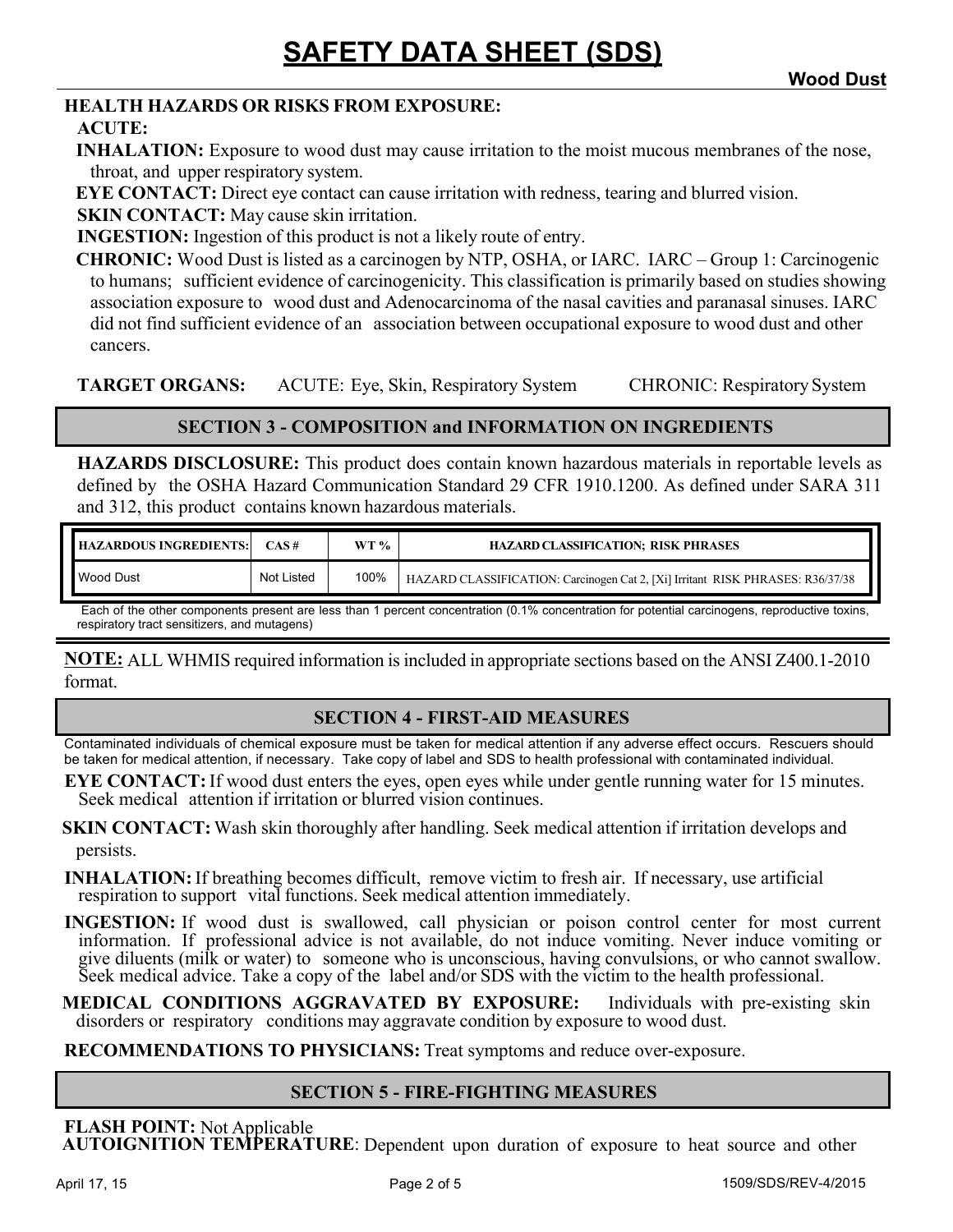# **SAFETY DATA SHEET (SDS) Wood Dust**

variables Typ. 400-500ºF (204-260°C)

**FLAMMABLE LIMITS (in air by volume, %)**: Lower (LEL): See below under "UNUSUAL FIRE AND EXPLOSION HAZARDS"

Upper (UEL): Not Established

**FIRE EXTINGUISHING MATERIALS**: Dry chemical, carbon dioxide, foam. Do not use forced stream as this could cause fire to spread.

**UNUSUAL FIRE AND EXPLOSION HAZARDS**: Wood dust is a strong to severe explosion hazard if a dust cloud contacts an ignition source. Depending on the moisture content and particulate diameter, wood dust may explode in the presence of an ignition source. An airborne concentration of 40 grams of dust per cubic meter of air is often used as the LEL for wood dusts. Reference NFPA Standards 654 and 664 for guidance.

Explosion Sensitivity to Mechanical Impact: Not Sensitive. Explosion Sensitivity to Static Discharge: Not Sensitive

**SPECIAL FIRE-FIGHTING PROCEDURES: NFPA Rating System** 



Incipient fire responders should wear eye protection. Structural firefighters must wear Self-Contained Breathing Apparatus and full protective equipment. Isolate materials not yet involved in the fire and protect personnel. Move containers from fire area if this can be done without risk; otherwise, cool with carefully applied water spray. If possible, prevent runoff water from entering storm drains, bodies of water, or other environmentally sensitive areas.

#### **SECTION 6 - ACCIDENTAL RELEASE MEASURES**

**SPILL AND LEAK RESPONSE:** Avoid accumulation of dried wood dust on exposed surfaces.Avoid actions that cause dust to become airborne. Dried wood dust may pose a combustible dust hazard. Avoid inhalation of dust and contact with skin. Wear appropriate personal protective equipment as described in Section 8.

Cleanup using shovel, sweeping or vacuum. Avoid dry sweeping which creates dust. Apply water spray to prevent airborne dust. Scrape up wet material and place in an appropriate container.

#### **SECTION 7 - HANDLING and STORAGE**

**WORK PRACTICES AND HYGIENE PRACTICES:** Minimize dust generation and accumulation on surfaces. Avoid dusty conditions and provide good ventilation. Avoid eye contact. Avoid repeated or prolonged contact with skin. Careful bathing and clean clothes after exposure. Avoid prolonged or repeated breathing of wood dust in the air.

**STORAGE AND HANDLING PRACTICES:** Wood dust may pose a combustible dust hazard. Keep away from ignition sources. Avoid contact with oxidizing agents and drying oils. Avoid open flame.

#### **SECTION 8 - EXPOSURE CONTROLS - PERSONAL PROTECTION**

#### **EXPOSURE LIMITS/GUIDELINES:**

| <b>Chemical Name</b> | CAS#         | <b>ACGIH TWA</b>                                                                                           | <b>OSHATWA</b>                                                                           |
|----------------------|--------------|------------------------------------------------------------------------------------------------------------|------------------------------------------------------------------------------------------|
| Wood Dust            | Not Assigned | $1.0$ mg/m <sup>3</sup> Inhalable All Other Species<br>$0.5$ mg/m <sup>3</sup> Inhalable Western Red Cedar | $15 \text{ mg/m}^3$ Total Dust<br>$5.0 \,\mathrm{mg/m}$ <sup>3</sup> Respirable Fraction |

Currently, International exposure limits are not established for all the components of this product. Please check with competent authority in each country for the most recent limits in place.

**VENTILATION AND ENGINEERING CONTROLS:** Provide adequate ventilation to ensure exposure levels are maintained below the limits provided above. Use local exhaust ventilation to control airborne dust.

*The following information on appropriate Personal Protective Equipment is provided to assist employers in complying with OSHA regulations found in 29 CFR Subpart I (beginning at 1910.132) or equivalent standard of Canada. Please reference applicable regulations and standards for relevant details.*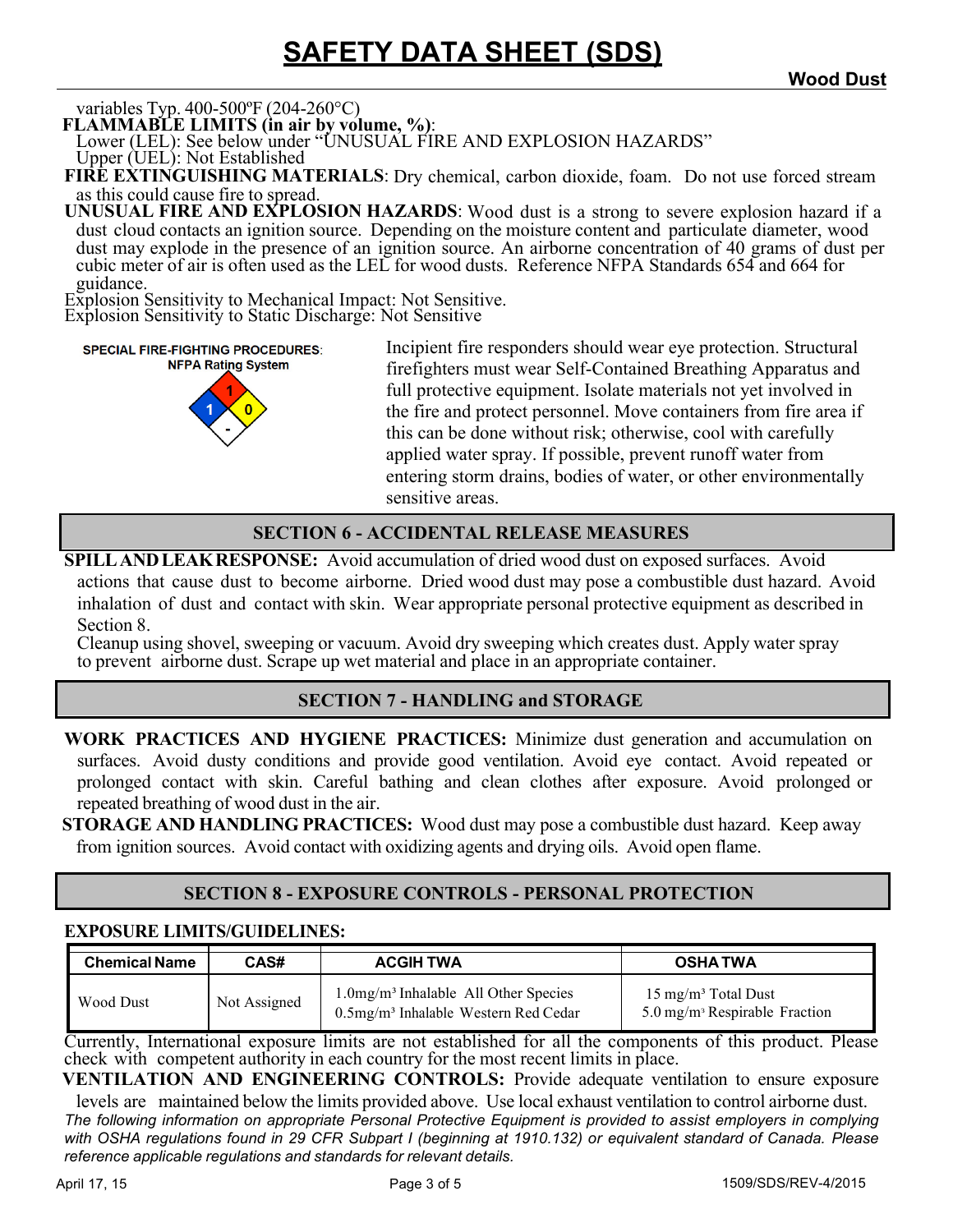## **SAFETY DATA SHEET (SDS) Wood Dust**

The design and operation of dust handling systems should consider the potential of combustible hazard.

**RESPIRATORY PROTECTION:** Maintain airborne contaminant concentrations below guidelines listed above, if applicable. If necessary, use only respiratory protection authorized in the U.S. Federal OSHA Respiratory Protection Standard (29 CFR 1910.134), equivalent U.S. State standards, Canadian CSA Standard Z94.4-93.

- **EYE PROTECTION:** Wear safety glasses as appropriate were contact is possible. If necessary, refer to U.S. OSHA 29 CFR 1910.133 or appropriate Canadian Standards.
- **HAND PROTECTION:** Wear gloves as appropriate to reduce skin contact. If necessary, refer to U.S. OSHA 29 CFR 1910.138 or appropriate Standards of Canada.
- **BODY PROTECTION:** Use body protection appropriate to prevent skin contact (e.g. lab coat, overalls). If necessary, refer to appropriate Standards of Canada, or appropriate Standards of the EU, Australian Standards, or relevant Japanese Standards.

#### **SECTION 9 - PHYSICAL and CHEMICAL PROPERTIES**

| PHYSICAL STATE:                                       | Solid                                                    |
|-------------------------------------------------------|----------------------------------------------------------|
| <b>APPEARANCE &amp; ODOR:</b>                         | Wood dust is a light to dark colored granular solid with |
|                                                       | odor dependent upon wood species and time since dust     |
|                                                       | was generated.                                           |
| <b>ODOR THRESHOLD (PPM):</b>                          | Mild                                                     |
| <b>VAPOR PRESSURE (mmHg):</b>                         | Not Applicable                                           |
| <b>VAPOR DENSITY (AIR=1):</b>                         | Not Applicable                                           |
| <b>EVAPORATION RATE (nBuAc = 1):</b>                  | Not Applicable                                           |
| <b>BOILING POINT (°C):</b>                            | Not Applicable                                           |
| <b>FREEZING POINT (°C):</b>                           | Not Applicable                                           |
| pH:                                                   | $4 - 6$                                                  |
| $\overline{\text{SPECIFIC}}$ GRAVITY 20°C: (WATER =1) | Variable dependent on wood species and moisture content  |
| <b>SOLUBILITY IN WATER (%)</b>                        | Insoluble                                                |
| VOC:                                                  | Not Applicable                                           |

#### **SECTION 10 - STABILITY and REACTIVITY**

**STABILITY:** Wood dust is stable

**DECOMPOSITION PRODUCTS:** Thermal decomposition of this product produces oxides of carbon and potentially toxic fumes and gases.

**MATERIALS WITH WHICH SUBSTANCE IS INCOMPATIBLE:** Avoid contact with oxidizing agents and drying oils.

**HAZARDOUS POLYMERIZATION:** Will not occur.

**CONDITIONS TO AVOID:** Contact with incompatible materials and ignition sources

#### **SECTION 11 - TOXICOLOGICAL INFORMATION**

#### **TOXICITY DATA:**

Wood dust (softwood or hardwood) OSHA hazard rating = 3.3; moderately toxic with probable oral lethal dose to humans being  $0.5 - 5$  g/kg (about 1 pound for a 150 pound person).

Source: OSHA Regulated hazardous Substances, Government Institutes, Inc.

**SUSPECTED CANCER AGENT:** One or more of the ingredients are found on the following lists: FEDERAL OSHA Z LIST, NTP, CAL/OSHA, IARC and therefore is considered to be, or suspected to be a cancer-causing agent by these agencies.

Wood Dust is listed as a carcinogen by NTP, OSHA, or IARC. IARC – Group 1: Carcinogenic to humans; sufficient evidence of carcinogenicity. This classification is primarily based on studies showing association exposure to wood dust and Adencarcinoma of the nasal cavities and Paranasal sinuses. IARC did not find sufficient evidence of an association between occupational exposure to wood dust and other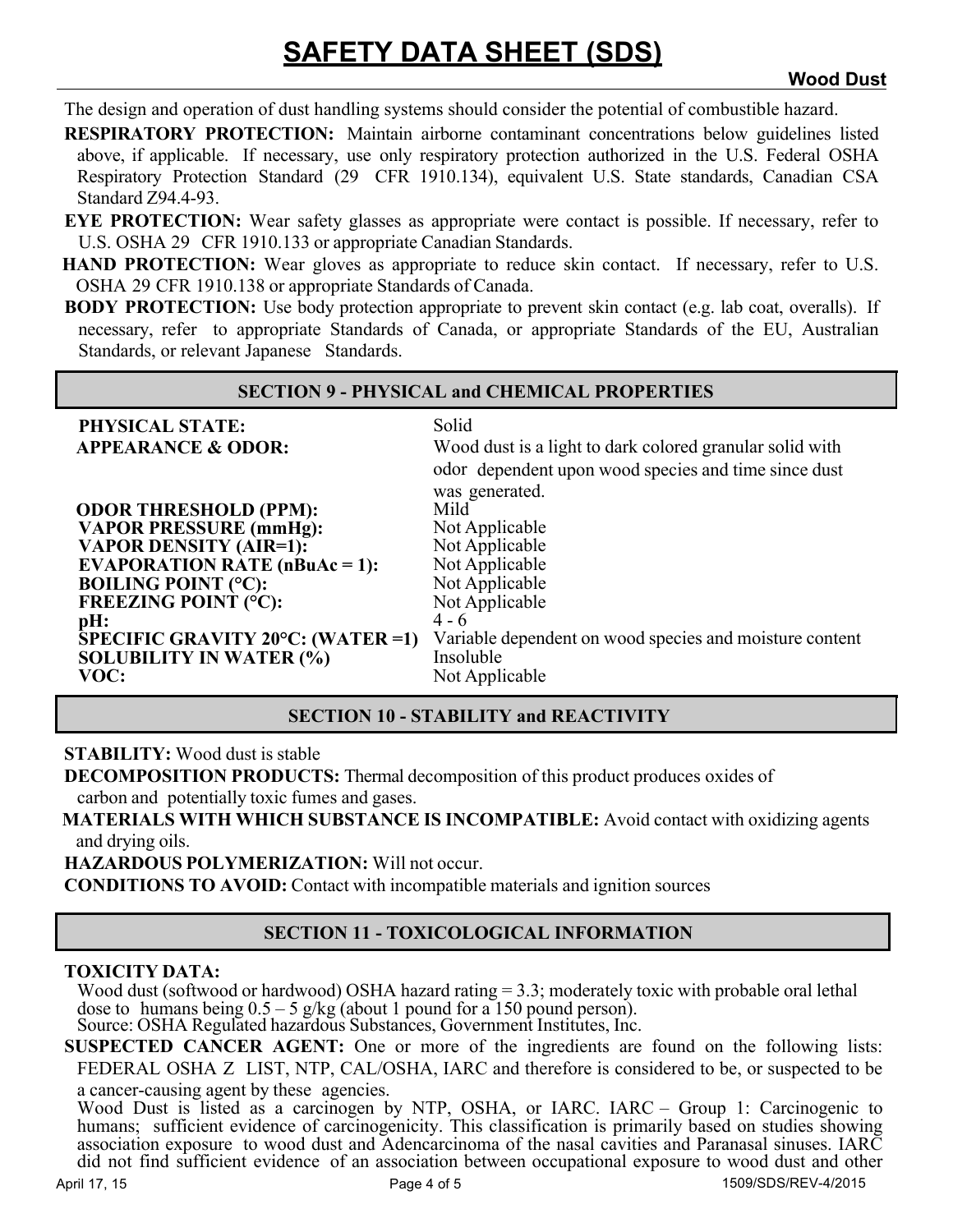cancers.

**IRRITANCY OF PRODUCT:** Contact with this product can be irritating to skin and eyes. **SENSITIZATION OF PRODUCT:** Ingredients in this product are not considered a sensitizer. **REPRODUCTIVE TOXICITY INFORMATION:** No information available

#### **SECTION 12 - ECOLOGICAL INFORMATION**

ALL WORK PRACTICES MUST BE AIMED AT ELIMINATING ENVIRONMENTAL CONTAMINATION. **ENVIRONMENTAL STABILITY:** Wood dust in soil contact will degrade readily.

**EFFECT OF MATERIAL ON PLANTS or ANIMALS:** No evidence is currently available on wood dust effects on plants and animals. Wood dust may contain ingredients that are considered hazardous.

**EFFECT OF CHEMICAL ON AQUATIC LIFE:** No evidence is currently available on wood dust effects on aquatic life. Wood dust may contain ingredients that are considered hazardous to aquatic organisms.

#### **SECTION 13 - DISPOSAL CONSIDERATIONS**

**PREPARING WASTES FOR DISPOSAL:** Waste disposal must be in accordance with appropriate Federal, State, and local regulations, and those of Canada.

Wood dust is not considered hazardous waste under Federal Hazardous Waste Regulations 40 CFR 261.

#### **SECTION 14 - TRANSPORTATION INFORMATION**

#### **U.S. DOT; IATA; IMO; ADR:**

THIS PRODUCT IS NOT HAZARDOUS AS DEFINED BY 49 CFR 172.101 BY THE U.S. DEPARTMENT OF TRANSPORTATION.

**PROPER SHIPPING NAME:** Non-Regulated Material

**HAZARD CLASS NUMBER and DESCRIPTION:** None

**UN IDENTIFICATION NUMBER:** None

**PACKING GROUP:** None

**DOT LABEL(S) REQUIRED:** None

**NORTH AMERICAN EMERGENCY RESPONSE GUIDEBOOK NUMBER (2004):** None

**MARINE POLLUTANT:** None of the ingredients are classified by the DOT as a Marine Pollutant (as defined by 49 CFR 172.101, Appendix B)

U.S. DEPARTMENT OF TRANSPORTATION (DOT) SHIPPING REGULATIONS:

Wood dust is not classified as dangerous goods, per U.S. DOT regulations, under 49 CFR 172.101.

TRANSPORT CANADA, TRANSPORTATION OF DANGEROUS GOODS REGULATIONS:

Wood dust is not classified as Dangerous Goods, per regulations of Transport Canada.

INTERNATIONAL AIR TRANSPORT ASSOCIATION (IATA): Wood dust is not classified as Dangerous Goods, by rules of IATA:

INTERNATIONAL MARITIME ORGANIZATION (IMO) DESIGNATION:

Wood dust is not classified as Dangerous Goods by the International Maritime Organization.

#### **SECTION 15 - REGULATORY INFORMATION**

#### **UNITED STATES REGULATIONS**

**SARA REPORTING REQUIREMENTS:** Wood dust is not subject to the reporting requirements of Sections 302, 304 and 313 of Title III of the Superfund Amendments and Reauthorization Act., as follows: **TSCA:** All components in this product are not listed on the US Toxic Substances Control Act (TSCA)

inventory of chemicals.

#### **SARA 311/312:**

April 17, 15 **Page 5 of 5** 1509/SDS/REV-4/2015 Acute Health: Yes Chronic Health: Yes Fire: No Reactivity: No **U.S. SARA THRESHOLD PLANNING QUANTITY:** There are no specific Threshold Planning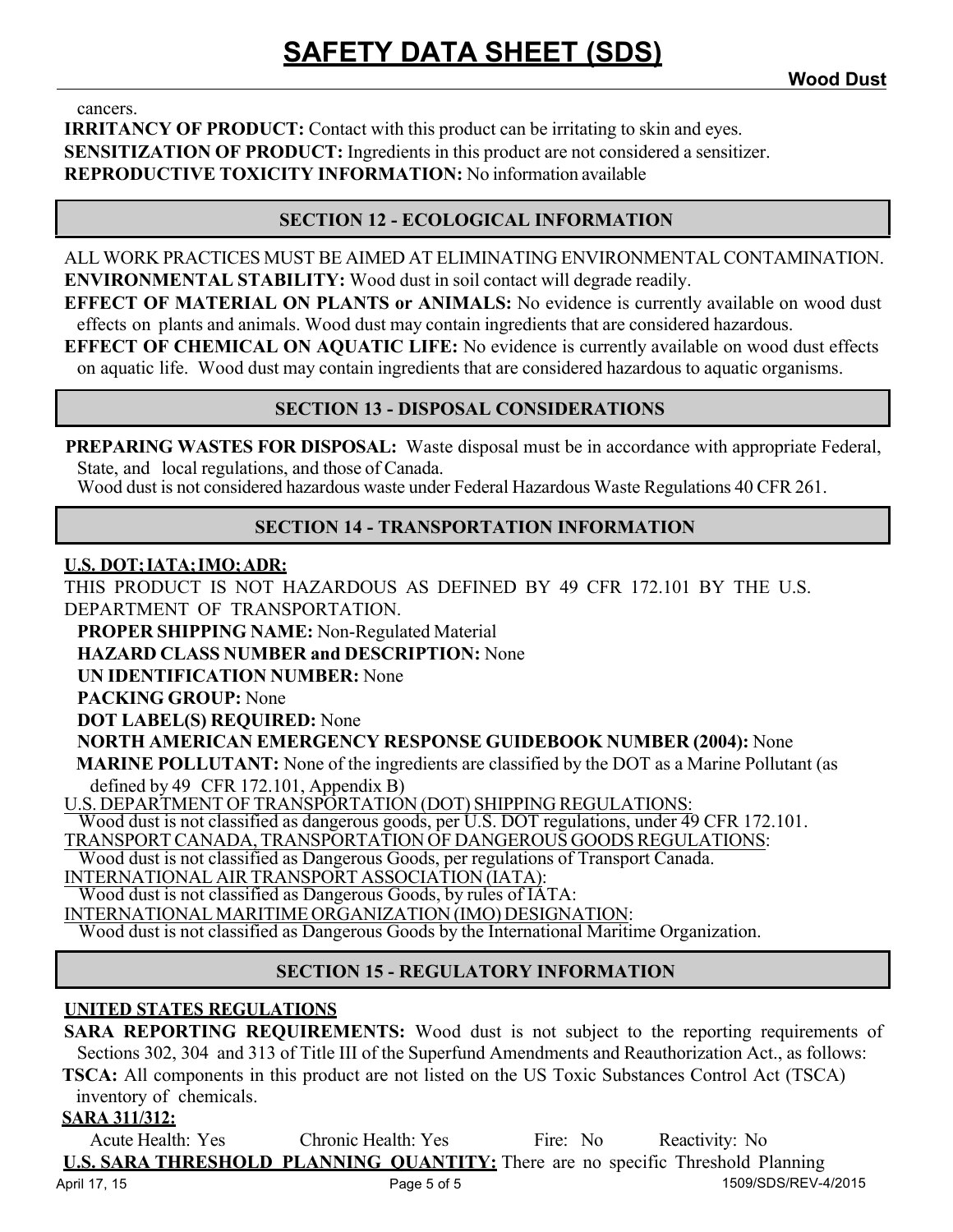Quantities for wood dust. The default Federal MSDS submission and inventory requirement filing threshold of 10,000 lb (4,540 kg) may apply, per 40 CFR 370.20.

#### **U.S. CERCLA REPORTABLE QUANTITY (RQ):** None

#### **CALIFORNIA SAFE DRINKING WATER AND TOXIC ENFORCEMENT ACT (PROPOSITION 65):**

Wood dust may contain ingredients that are on the California Proposition 65 lists.

**WARNING!** Drilling, sawing, sanding or machining wood products generates wood dust and other substances known to the State of California to cause cancer. Avoid inhaling dust generated from wood products or use a dust mask or other safeguards to avoid inhaling dust generated from wood products. Wood products emit chemicals known to the State of California to cause birth defects or other reproductive harm.

#### **CANADIAN REGULATIONS:**

**CANADIAN DSL/NDSL INVENTORY STATUS:** All of the components of this product are on the DSL Inventory

**CANADIAN ENVIRONMENTAL PROTECTION ACT (CEPA) PRIORITIES SUBSTANCES LISTS:** No component of this product is on the CEPA First Priorities Substance Lists.

**CANADIAN WHMIS CLASSIFICATION and SYMBOLS:** This is not considered to be a hazardous material under the Hazardous Products Act as defined by the Controlled Products Regulations and is therefore subject to the labeling and MSDS requirements of the Workplace Hazardous Materials Information System (WHMIS). Labeling not required.

#### **SECTION 16 - OTHER INFORMATION**

Refer to NFPA Standards 654 and 664 for safe handling.

NFPA 654 Standard for the Prevention of Fire and Dust Explosions from the Manufacturing, Processing, and Handling of Combustible Particulate Solids

NFPA 664 *Standard for the Prevention of Fires and Explosions in Wood Processing and Woodworking Facilities*

#### **Disclaimer:**

This information is furnished without warranty, expressed or implied, except that it is accurate to the best knowledge of Pyramid Mountain Lumber, Inc. The data on this sheet is related only to the specific material designated herein **Pyramid Mountain Lumber, Inc.** assumes no legal responsibility for use or reliance upon this data.

To the best of our knowledge, the information contained herein is accurate. However, neither the above named supplier nor any of its subsidiaries assumes any liability whatsoever for the accuracy or completeness of the information contained herein. Final determination of suitability of any material is the sole responsibility of the user. All materials may present unknown hazards and should be used with caution. Although certain hazards are described herein, we cannot guarantee that these are the only hazards that exist.